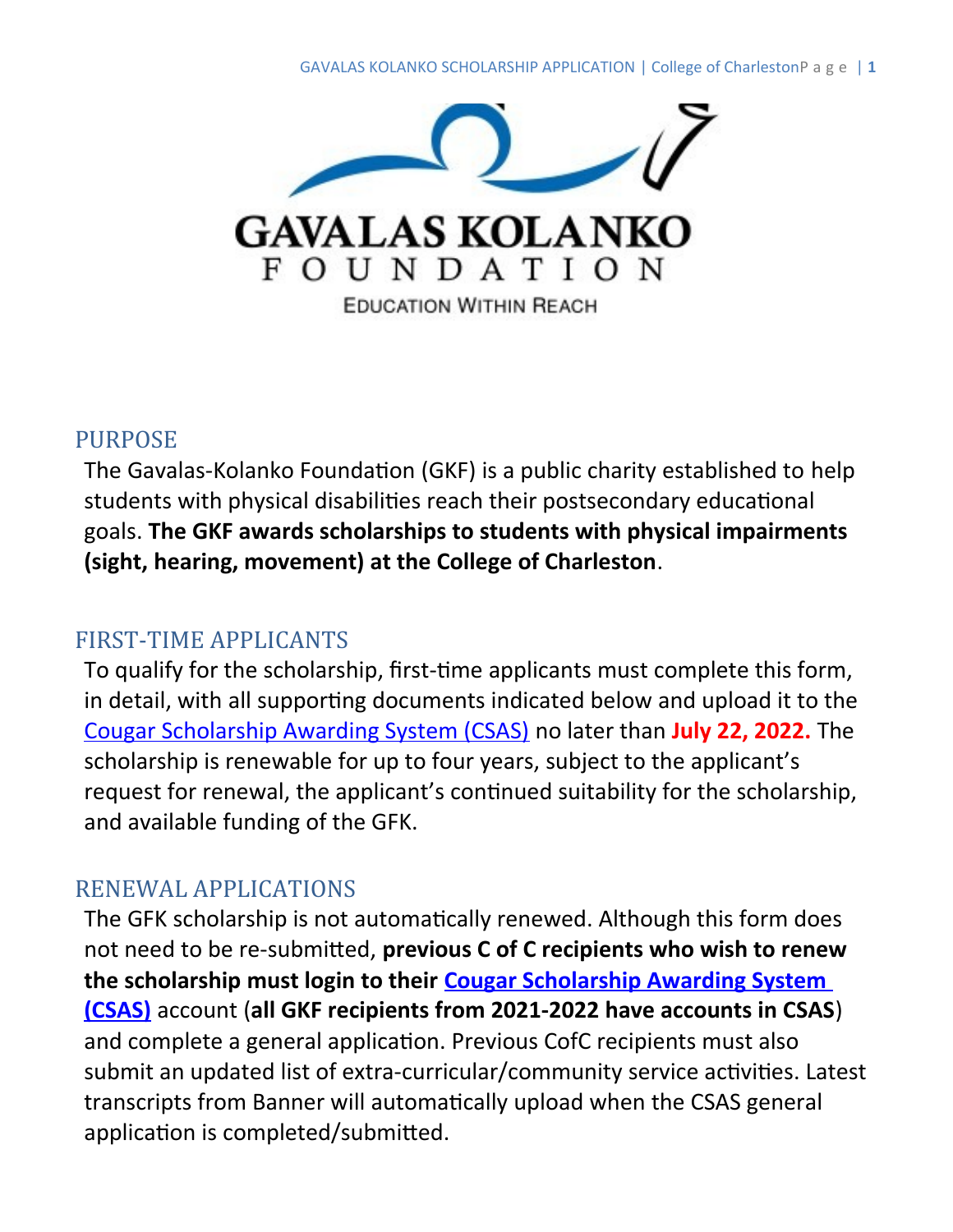# SELECTION PROCESS

The GK Foundation Board will review all new and renewal applications and then award 2022-2023 scholarships, based on applicant suitability and current GFK funding resources. If selected, award recipients will receive notification during the Fall semester of the current academic year. The scholarship award will be applied to your Spring semester financial aid awards.

#### SELECTED APPLICANTS

Scholarship recipients should be prepared to serve as an ambassador/spokesperson of the Foundation and participate in GKF-related social and civic functions throughout the scholarship year.

# SUPPORTING DOCUMENTATION FOR FIRST-TIME APPLICANTS

In addition to completing the Personal Information Section below, first-time applicants must submit all of the following items, along with their application:

- a. Personal letter outlining your educational and vocational goals
- b. Complete, official transcript of your academic record (2.5 minimum GPA for undergraduate applicants and 3.0 minimum for graduate applicants)
- c. List of extra-curricular activities and organizations
- d. Two letters of recommendation; one must be from a former teacher. Letters of recommendation from a family member are not acceptable for this purpose.
- e. Picture of yourself

# PERSONAL INFORMATION SECTION

- 1. Name **\_\_\_\_\_\_\_\_\_\_\_\_\_\_\_\_\_\_\_\_\_\_\_\_\_\_\_\_\_\_\_\_\_\_\_\_\_\_\_\_\_\_\_\_\_\_\_\_\_\_\_\_**
- 2. Home Phone ( )
- 3. Cell Phone ( )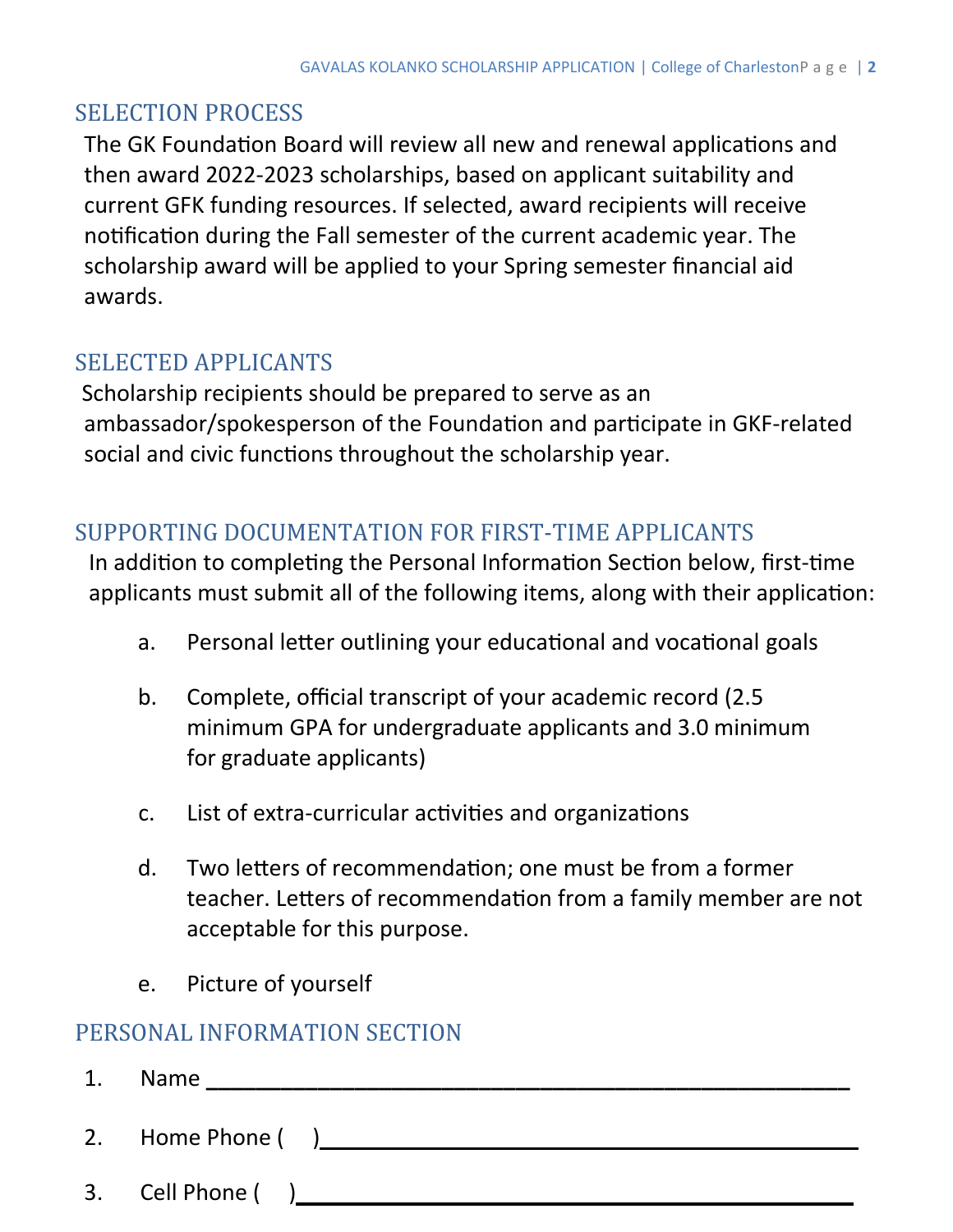|     | 5. Permanent Address (if different then above)__________________________________ |                                                                                  |  |  |  |
|-----|----------------------------------------------------------------------------------|----------------------------------------------------------------------------------|--|--|--|
| 6.  |                                                                                  |                                                                                  |  |  |  |
|     |                                                                                  |                                                                                  |  |  |  |
| 8.  |                                                                                  |                                                                                  |  |  |  |
| 9.  |                                                                                  |                                                                                  |  |  |  |
|     |                                                                                  | 10. High School______________________________City/State_________________________ |  |  |  |
|     | 11. Year of HS graduation__________Standing in class/ GPA_______________________ |                                                                                  |  |  |  |
|     | <b>For Graduate Students Only</b>                                                |                                                                                  |  |  |  |
|     | <b>Bachelor Degree Awarded</b>                                                   |                                                                                  |  |  |  |
|     | Date Degree Conferred                                                            |                                                                                  |  |  |  |
|     | Name of Institution                                                              |                                                                                  |  |  |  |
| 12. |                                                                                  |                                                                                  |  |  |  |
|     |                                                                                  |                                                                                  |  |  |  |
| 13. | Class standing at College of Charleston in Fall 2022:                            |                                                                                  |  |  |  |

Freshman\_\_\_ Sophomore\_\_\_ Junior\_\_\_

Senior\_\_\_ Grad Student\_\_\_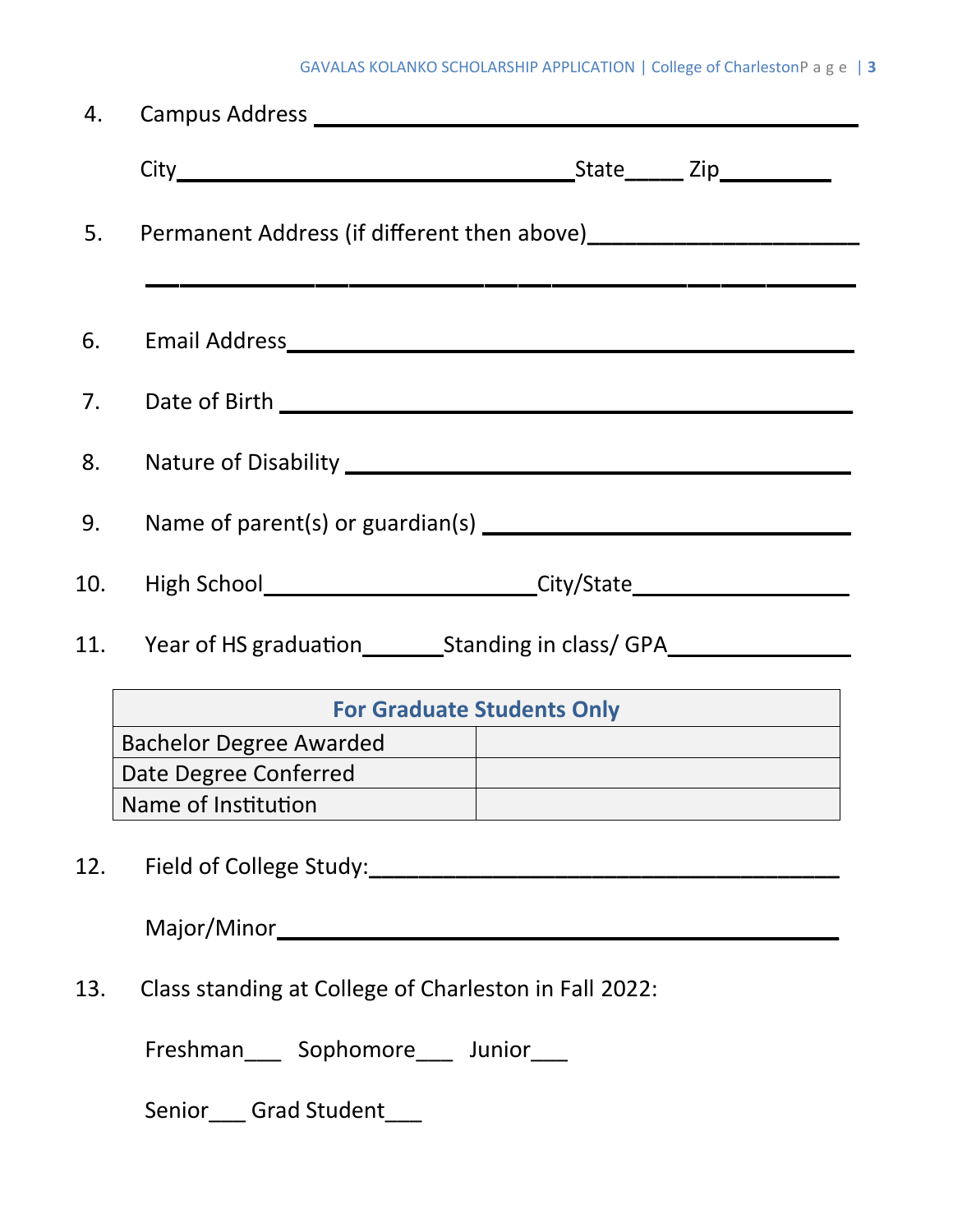14. Extra-curricular activities while in college (school and community)

15. Have you been accepted for admission to the College of

Charleston? \_\_\_\_\_\_\_\_

16. Are you willing to appear at Foundation functions as an

ambassador/spokesperson?

FINANCIAL INFORMATION

- 17. Are you currently employed full or part time? [ ] Yes [ ] No
- 18. If currently employed, where and how many hours per week? \_\_\_\_

19. List previous scholarships and amounts awarded each year. Please note which scholarships will be awarded for the 2022-2023 school year:

\_\_\_\_\_\_\_\_\_\_\_\_\_\_\_\_\_\_\_\_\_\_\_\_\_\_\_\_\_\_\_\_\_\_\_\_\_\_\_\_\_\_\_\_\_\_\_\_\_\_\_\_\_\_\_\_\_\_\_\_\_\_\_

\_\_\_\_\_\_\_\_\_\_\_\_\_\_\_\_\_\_\_\_\_\_\_\_\_\_\_\_\_\_\_\_\_\_\_\_\_\_\_\_\_\_\_\_\_\_\_\_\_\_\_\_\_\_\_\_\_\_\_\_\_\_\_

\_\_\_\_\_\_\_\_\_\_\_\_\_\_\_\_\_\_\_\_\_\_\_\_\_\_\_\_\_\_\_\_\_\_\_\_\_\_\_\_\_\_\_\_\_\_\_\_\_\_\_\_\_\_\_\_\_\_\_\_\_\_\_

20. List source and amounts of any current student grant or loan aid. Please include any student grant or loan aid for the 2022-2023 school year:

**\_\_\_\_\_\_\_\_\_\_\_\_\_\_\_\_\_\_\_\_\_\_\_\_\_\_\_\_\_\_\_\_\_\_\_\_\_\_\_\_\_\_\_\_\_\_\_\_\_\_\_\_\_\_\_\_\_\_\_\_\_\_\_**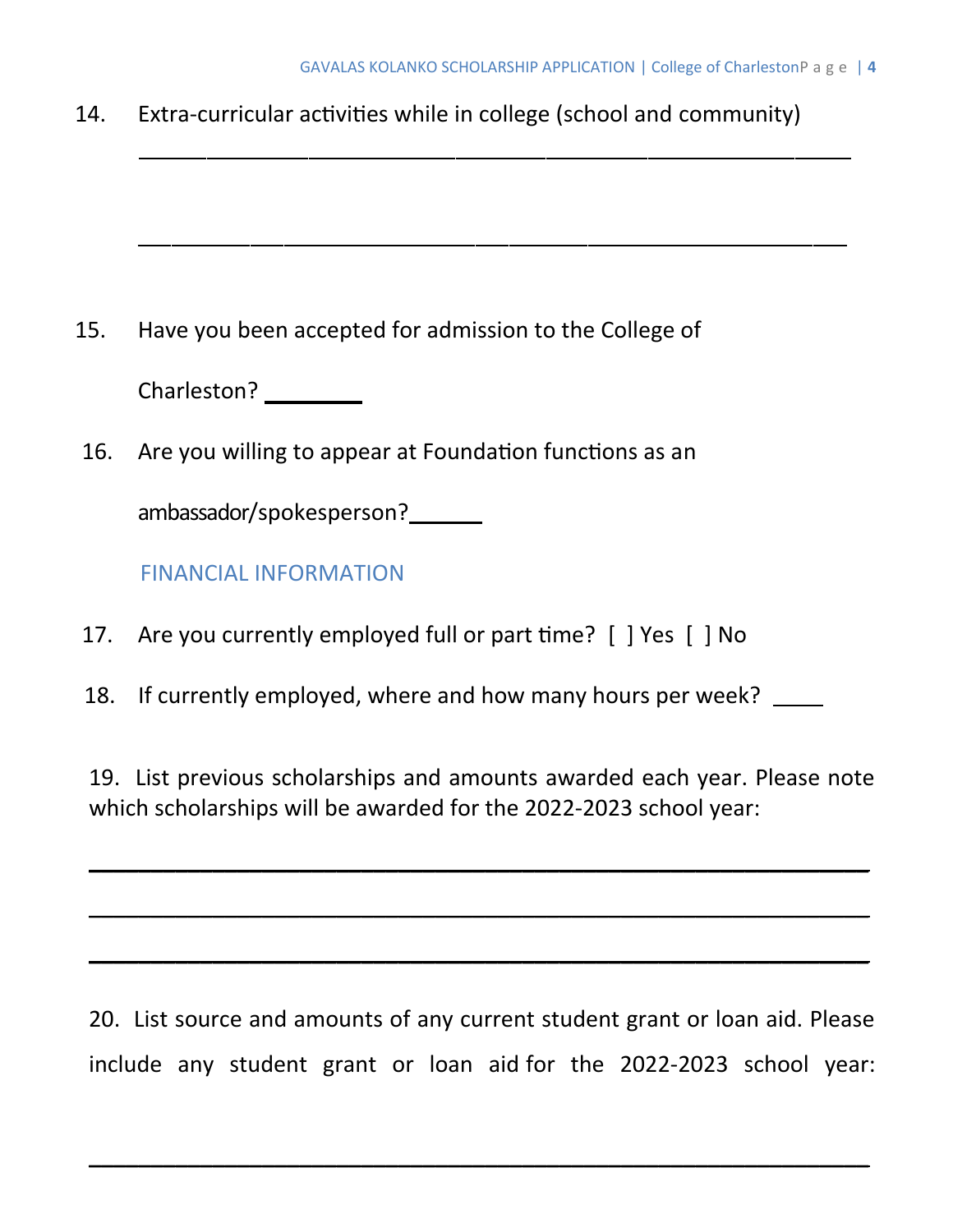21. Please complete the following budget with estimated income and expenses for the year 2021-2022:

**\_\_\_\_\_\_\_\_\_\_\_\_\_\_\_\_\_\_\_\_\_\_\_\_\_\_\_\_\_\_\_\_\_\_\_\_\_\_\_\_\_\_\_\_\_\_\_\_\_\_\_\_\_\_\_\_\_\_\_\_\_\_\_**

**\_\_\_\_\_\_\_\_\_\_\_\_\_\_\_\_\_\_\_\_\_\_\_\_\_\_\_\_\_\_\_\_\_\_\_\_\_\_\_\_\_\_\_\_\_\_\_\_\_\_\_\_\_\_\_\_\_\_\_\_\_\_\_**

| <b>ESTIMATED INCOME</b> |  | <b>ESTIMATED EXPENSES</b> |             |
|-------------------------|--|---------------------------|-------------|
| Funds from Parents \$   |  |                           | Tuition: \$ |
| From Work: $\zeta$      |  | supplies:                 |             |
| From Savings: \$        |  | Housing/food: \$          |             |
| Scholarships/grants \$  |  | activities:               | College \$  |
| Student Loans: \$       |  |                           |             |
| Other sources \$        |  | Misc. Expenses: \$        |             |
| TOTAL \$                |  |                           | TOTAL \$    |
|                         |  |                           |             |

22. Additional information you would like to share with us so we may know you better: